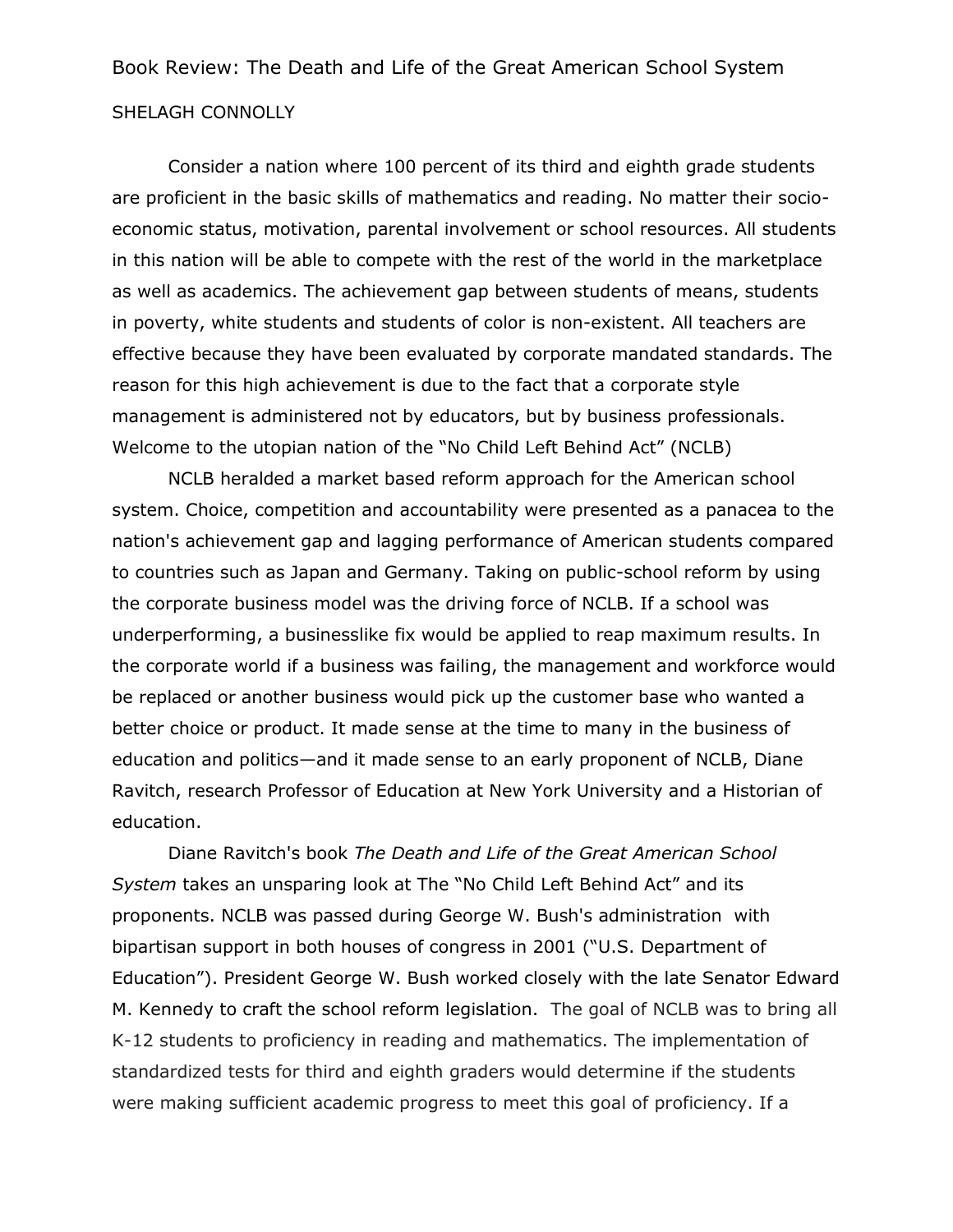school had substandard test scores corrective action would be taken; teachers and principals would be fired, schools would be closed and any other number of corrective actions deemed necessary by the government at the Federal, State and local level would be taken.

Diane Ravitch was an early supporter of NCLB. A former Assistant Secretary of Education under President George H.W. Bush, an appointee to the National Assessment Governing Board by President William Jefferson Clinton and the author or editor of more than twenty books as well as many articles on the subject of American education (Ravitch) she has a unique perspective on the issue of NCLB. In her book she discusses her early support of NCLB: "I supported bold attempts to remake the schools, such as charter schools, privatization, and specialized schools of all kinds (9).

It wasn't long before Ravitch realized that the market reform approach to schooling America's students was misguided in that the punitive and capricious nature of NCLB was doing more harm than good. In the chapter "Lessons from San Diego," Ravitch outlines the struggle between the San Diego teachers union and the market based reforms brought on by Alan Bersin, a non-educator who was hired as superintendent of the San Diego school system. Bersin, a former federal prosecutor along with Anthony Alvarado, a former district superintendent from New York City "launched a radical venture in school reform. (47). Their heavy handed tactics of publicly firing administrators and educators in a humiliating manner—being given no notice and being led out of their offices by security personnel for example—set the tone for a toxic battle that did little to enhance student performance. Bersin serves as just one example in Ravitch's book of non-educators charging bull-like into school district after school district, upending the status quo of public education more often than not to less than positive results.

Under NCLB student performance was only measured by standardized tests in reading and mathematics. The instruction of music, art, social studies and civics largely fell by the wayside under NCLB. The Holy Grail under NCLB was positive test scores. Ravitch maintains that educators focusing solely on test results have yielded a nation of students who can give a memorized answer to multiple choice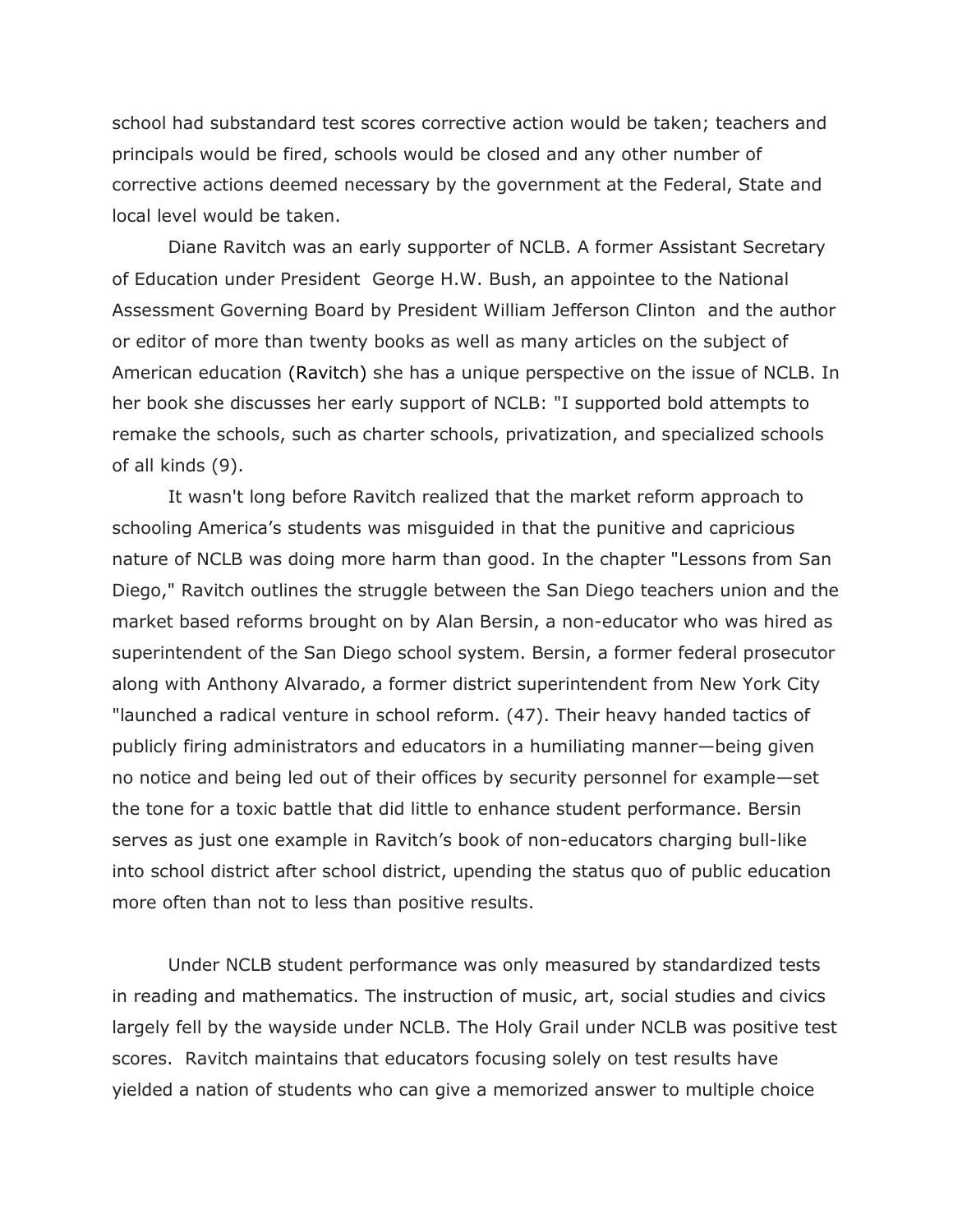questions but could not explain any theory or practice behind these answers. The lack of priority on the liberal arts, civics, music and so on is cited by Ravitch as being a terrible consequence of NCLB. "Without the effort to teach our common cultural heritage, we risk losing it and being left with nothing in common but an evanescent and often degraded popular culture." (233)

Ravitch makes the case in the chapter titled "The Billionaire Boys Club" that the unfettered special interests of a few charitable foundations, including; The Bill and Melinda Gates Foundation, and the Walton Foundation have an undue influence in the political arena and by extension the American educational system. She cites examples of billions of dollars wasted on school reforms that did not work, and in some cases had disastrous consequences. For example, the Gates Foundation had a process where smaller schools were created within larger schools, with each floor of the school being designated for a different discipline and different sets of students. Unfortunately this created "loser" floors, "geek" floors, "stoner" floors where the problem of school segregation flourished rather than dissipated—which was not the intent of NCLB. Ravitch argues that none of the market based reforms under NCLB—no matter how well intentioned, were given enough time to develop or were not vetted before being implemented, giving negative consequences for the students, staff and faculty. Furthermore, the free market ideology of the Walton family (heirs to the Wal-Mart fortune) had a misguided idea that students and parents must be treated as customers who deserved choice and competition when it comes to education. (203) Ravitch maintains that students are not customers, and that public education is a societal institution that serves the public good, and should not be subject to the prejudices of a select few moneyed interests with their own myopic view of what constitutes a sound education for America's K-12 students.

The book itself is not an easy read. Loaded with citations and statistics—and the redundant use of such throughout the book—make for a real slog at times. But for those with a little skin in the game; parents, students and educators, it is worth the time. Many issues explored are no doubt rage-making to some. Take the issue of charter schools; a study of the Oakland, California school district in 2009 revealed that "twenty-two of the districts' thirty-two charter schools posted higher